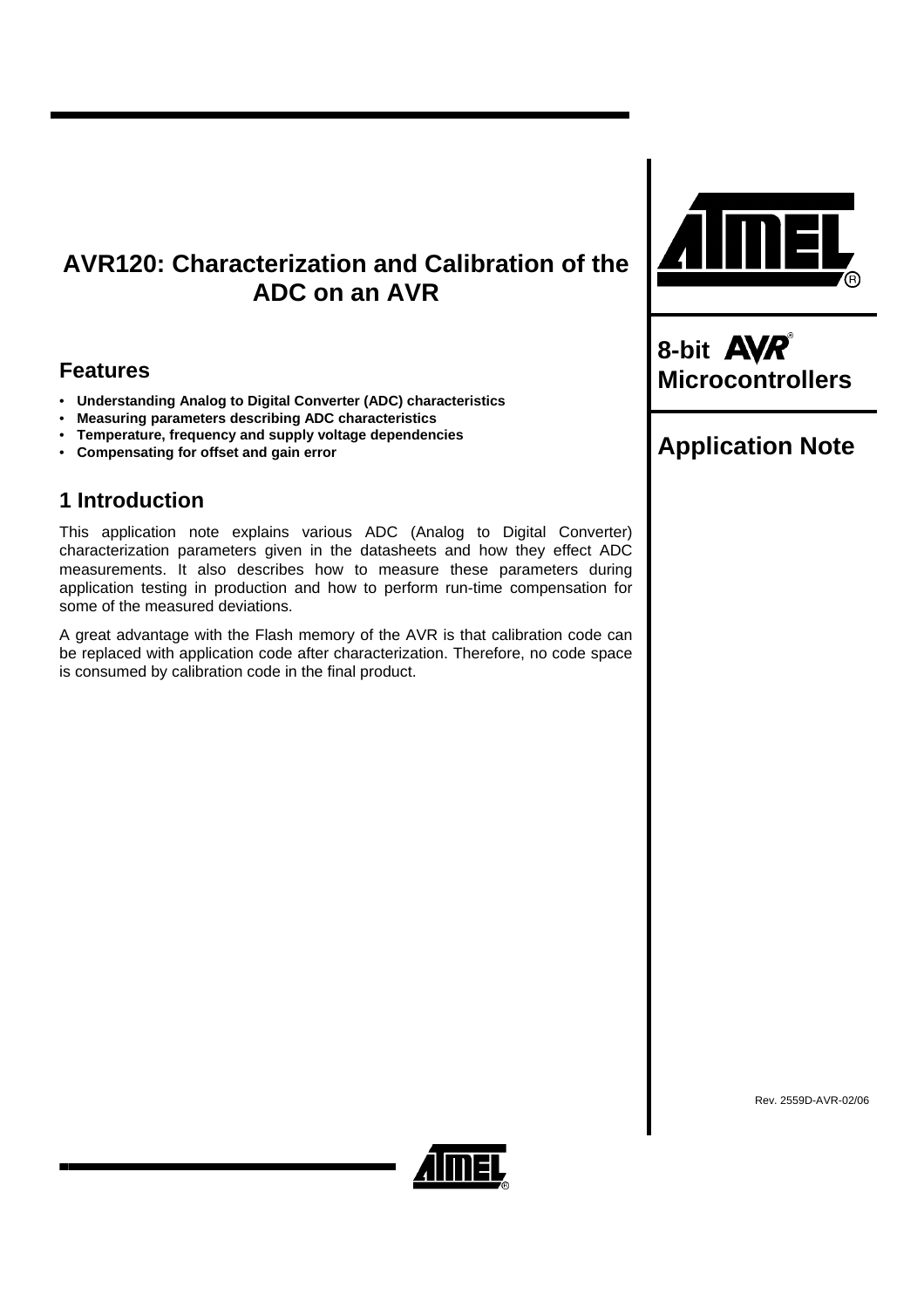## **2 Theory**

Before getting into the details, some central concepts need to be introduced. The following section (General ADC concepts) can be skipped if quantization, resolution, and ADC transfer functions are familiar to the reader.

### **2.1 General ADC concepts**

The ADC translates an analog input signal to a digital output value representing the size of the input relative to a reference. To get a better basis for describing a general ADC, this document distinguishes between *ideal*, *perfect* and *actual* ADCs.

An *ideal* ADC is just a theoretical concept, and cannot be implemented in real life. It has infinite resolution, where every possible input value gives a unique output from the ADC within the specified conversion range. An ideal ADC can be described mathematically by a straight-line transfer function, as shown in [Figure 1.](#page-1-0)

<span id="page-1-0"></span>**Figure 1.** Transfer function of an ideal ADC



To define a *perfect* ADC, the concept of quantization must be introduced. Due to the digital nature of an ADC, continuous output values are not possible. The output range must be divided into a number of steps, one for each possible digital output value. This means that one output value does not correspond to a unique input value, but a small range of input values. This results in a staircase transfer function. The resolution of the ADC equals the number of unique output values. For instance, an ADC with 8 output steps has a resolution of 8 levels or, in other words, 3 bits. The transfer function of an example 3-bit perfect ADC is shown in [Figure 2](#page-2-0) together with the transfer function of an ideal ADC. As seen on the figure, the perfect ADC equals the ideal ADC on the exact midpoint of every step. This means that the perfect ADC essentially rounds input values to the nearest output step value.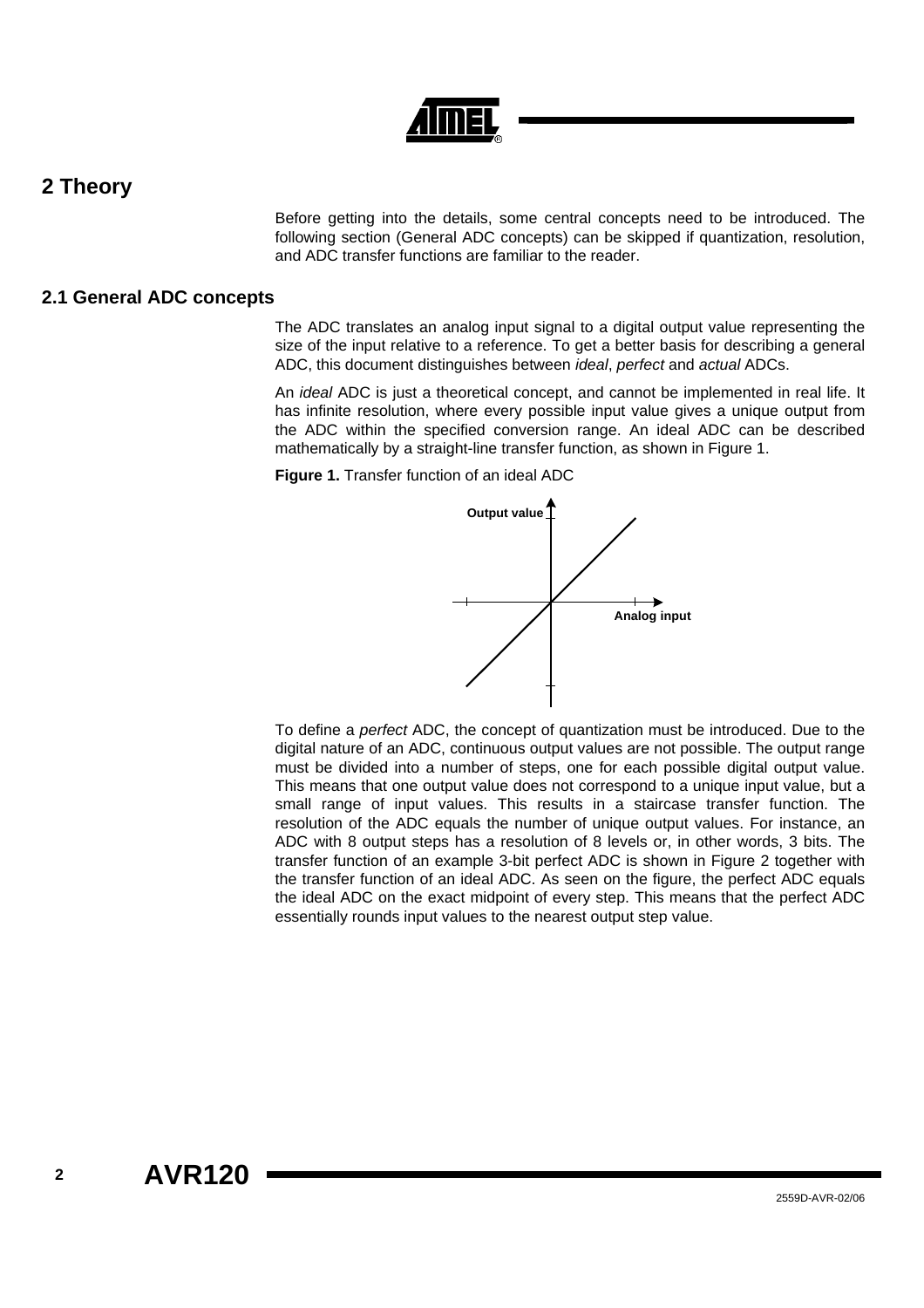<span id="page-2-0"></span>**Figure 2.** Transfer function of a 3-bit perfect ADC



The maximum error for a perfect ADC is  $\pm\frac{1}{2}$  step. In other words, the maximum quantization error is always  $\pm\frac{1}{2}$  LSB, where LSB is the input voltage difference corresponding to the Least Significant Bit of the output value. Real ADCs have other sources of errors, described later in this document.

### **2.2 Conversion ranges**

The ADC in Atmel's AVR devices can be configured for single-ended or differential conversion. Single-ended mode is used to measure input voltages on a single input channel, while differential mode is used to measure the difference between two channels. Regardless of conversion mode, input voltages on any channel must stay between GND and  $AV_{CC}$ .

When using single-ended mode, the voltage relative to GND is converted to a digital value. Using differential channels, the output from a differential amplifier (with an optional gain stage) is converted to a digital value (possibly negative). A simplified illustration of the input circuitry is shown in [Figure 3.](#page-2-1)

<span id="page-2-1"></span>**Figure 3.** Simplified ADC input circuitry

Single-ended conversion mode



To decide the conversion range, the conversion circuitry needs a voltage reference  $(V_{REF})$  to indicate the voltage level corresponding to the maximum output value. According to the datasheets,  $V_{REF}$  should be at least 2.0 V for standard devices, while devices operating down to 1.8V can use a reference voltage down to 1.0V. This applies both to single-ended and differential mode. Consult the datasheet for details.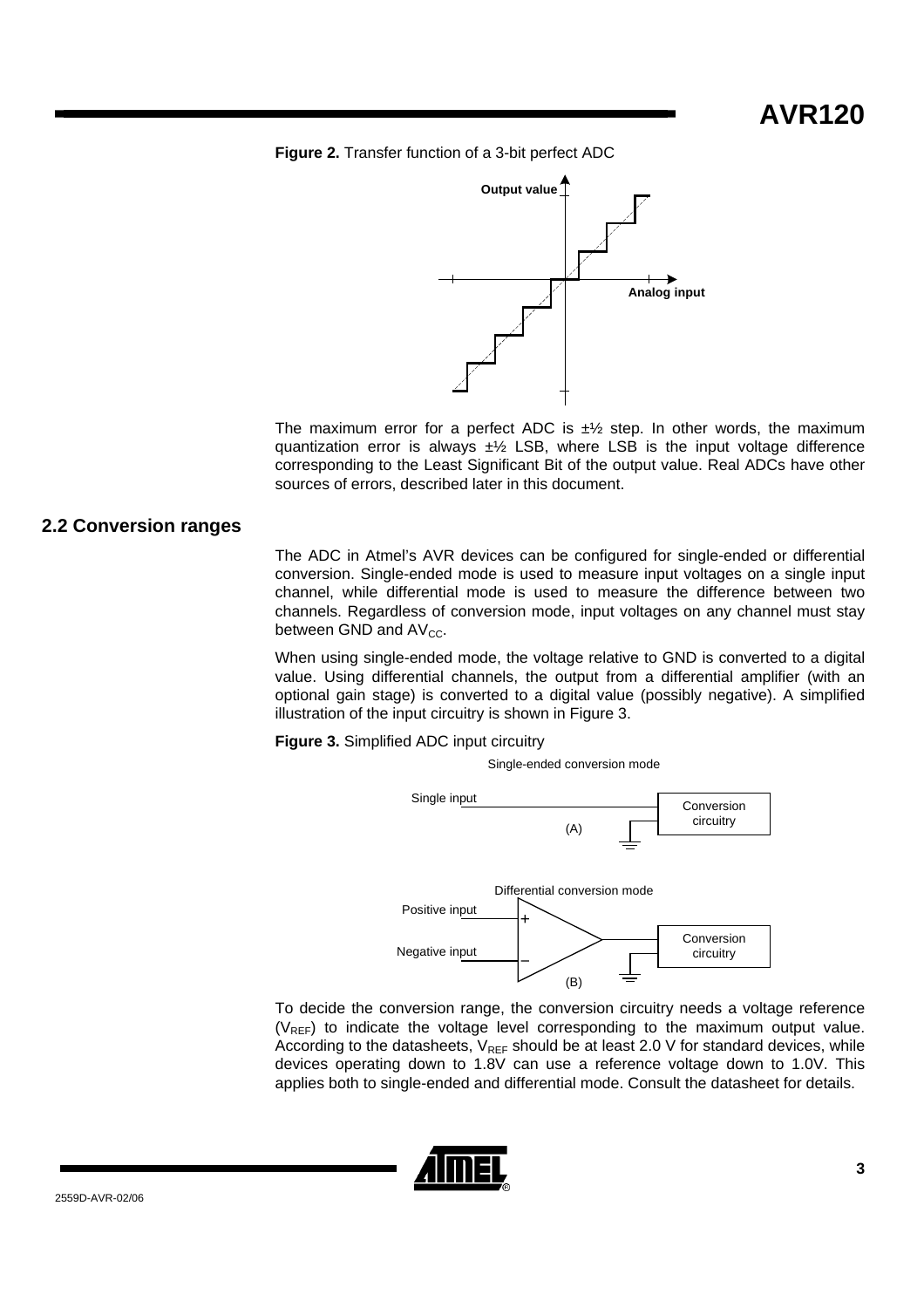

### **2.2.1 Single-ended conversion range**

Single-ended conversion feeds the input channel directly to the conversion circuitry, as shown in [Figure 3A](#page-2-1). The 10-bit ADC of the AVR therefore converts continuous input voltages from GND to  $V_{\text{REF}}$  to discrete output values from 0 to 1023.

Any applied input voltage greater than the reference voltage  $V_{REF}$  will return the maximum value (1023 using 10-bit ADC), and any negative input voltage will return 0.

#### **2.2.2 Differential conversion range**

Differential conversion feeds the two input channels to a differential amplifier with an optional gain stage. The output from the amplifier is then fed to the conversion logic, as shown in [Figure 3B](#page-2-1). Voltage differences from  $-V_{REF}$  to  $+V_{REF}$  therefore results in discrete output values from –512 to +511. The digital output is represented in 2's complement form. Even when measuring negative voltage differences, the voltages applied to the input channels themselves must stay between GND and  $AV_{CC}$ .

Voltage differences smaller than  $-V_{REF}$  will return the minimum value (-512 using 10bit ADC), and voltage differences greater than  $+V_{REF}$  will return the maximum value (512 using 10-bit ADC).

Note that some devices cannot measure negative differences, e.g. ATtiny26.

### **2.3 The need for calibration**

The total error of the actual ADC comes from more than just quantization error. This document describes offset and gain errors and how to compensate for them. It also describes two measures for non-linearity, namely differential and integral nonlinearity.

For most applications, the ADC needs no calibration when using single ended conversion. The typical accuracy is 1-2 LSB, and it is often neither necessary nor practical to calibrate for better accuracies.

However, when using differential conversion the situation changes, especially with high gain settings. Minor process variations are scaled with the gain stage and give large parameter differences from part to part. The uncompensated error is typically above 20 LSB. These variations must be characterized for every device and compensated for in software.

At first sight 20 LSB seems to be a large value, but does not mean that differential measurements are impractical to use. Using simple calibration algorithms, accuracies of typically 1-2 LSB can be achieved.

### **2.4 Absolute error**

The absolute error is the maximum deviation between the ideal straight line and the actual transfer function, including the quantization steps. The minimum absolute error is therefore ½ LSB, due to quantization.

Absolute error or absolute accuracy is the total uncompensated error and includes quantization error, offset error, gain error and non-linearity. Offset, gain and nonlinearity are described later in this document.

Absolute error can be measured using a ramp input voltage. In this case all output values are compared against the input voltage. The maximum deviation gives the absolute error.

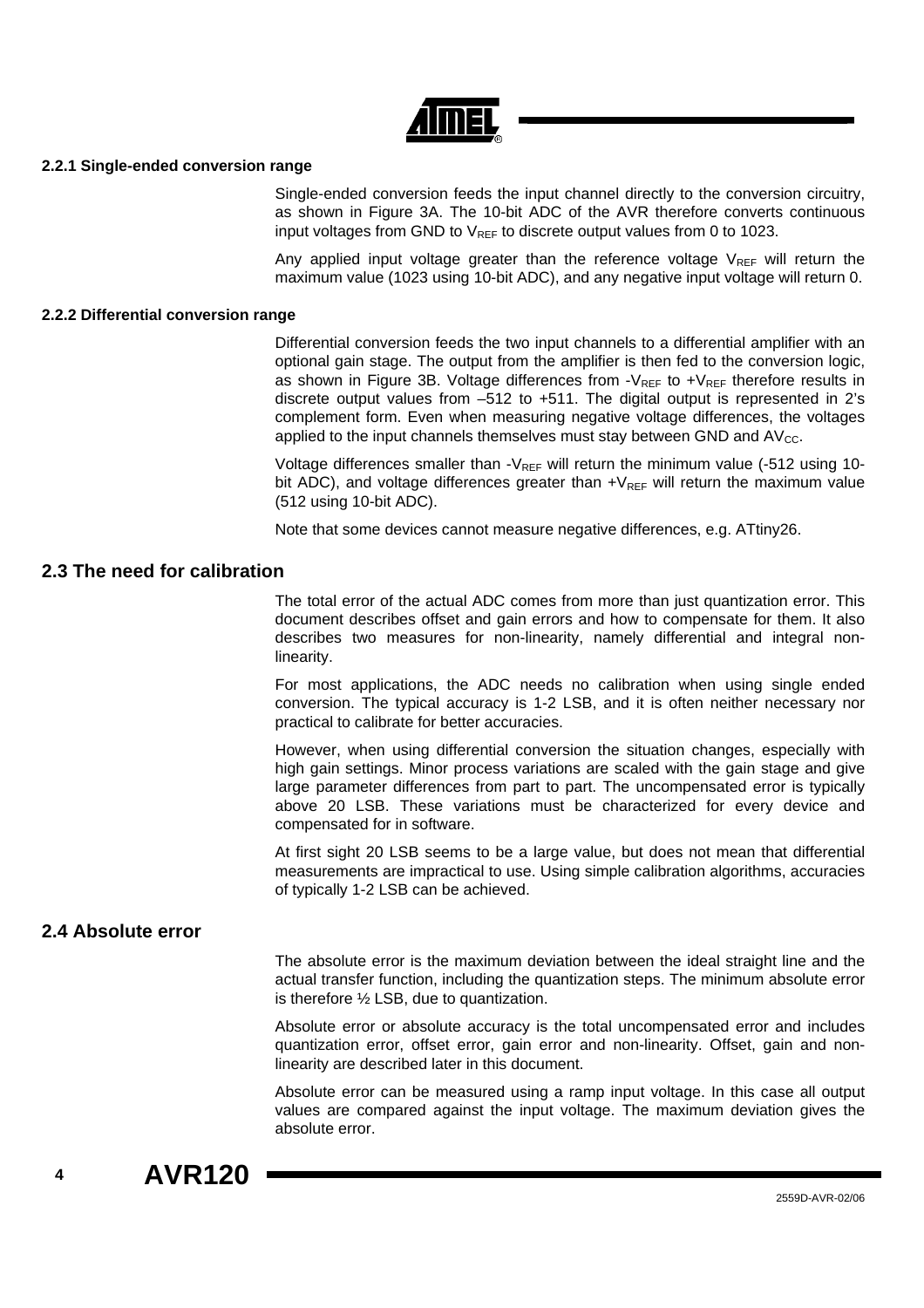Note that absolute error cannot be compensated for directly, without using e.g. memory-expensive lookup tables or polynomial approximations. However, the most significant contributions to the absolute error - the offset and gain error - can be compensated for.

Be aware that the absolute error represent a reduction in the ADC range, and one should therefore consider the margins to the minimum and maximum input values to avoiding clipping keeping the absolute error in mind.

### **2.5 Offset error**

The offset error is defined as the deviation of the actual ADC's transfer function from the ideal straight line at zero input voltage.

When the transition from output value 0 to 1 does not occur at an input value of  $\frac{1}{2}$ LSB, then we say that there is an offset error. With positive offset errors, the output value is larger than 0 when the input voltage approaches ½ LSB from below. With negative offset errors, the input value is larger than ½ LSB when the first output value transition occurs. In other words, if the actual transfer function lies below the ideal line, there is a negative offset and vice versa. Negative and positive offsets are shown in [Figure 4.](#page-4-0)

<span id="page-4-0"></span>



Since single-ended conversion gives positive results only, the offset measurement procedures are different when using single-ended and differential channels.

### **2.5.1 Offset error – single-ended channels**

To measure the offset error, increase the input voltage from GND until the first transition in the output value occurs. Calculate the difference between the input voltage for which the perfect ADC would have shown the same transition and the input voltage corresponding to the actual transition. This difference, converted to LSB, equals the offset error.

In [Figure 5A](#page-5-0), the first transition occurs at 1 LSB. The transition is from 2 to 3, which equals an input voltage of 2½ LSB for the perfect ADC. The difference is +1½ LSB, which equals the offset error. The double-headed arrows show the differences. The same procedure applies to [Figure 5B](#page-5-0). The first transition occurs at 2 LSB. The transition is from 0 to 1, which equals an input voltage of ½ LSB for the perfect ADC. The difference is -1½ LSB, which equals the offset error.

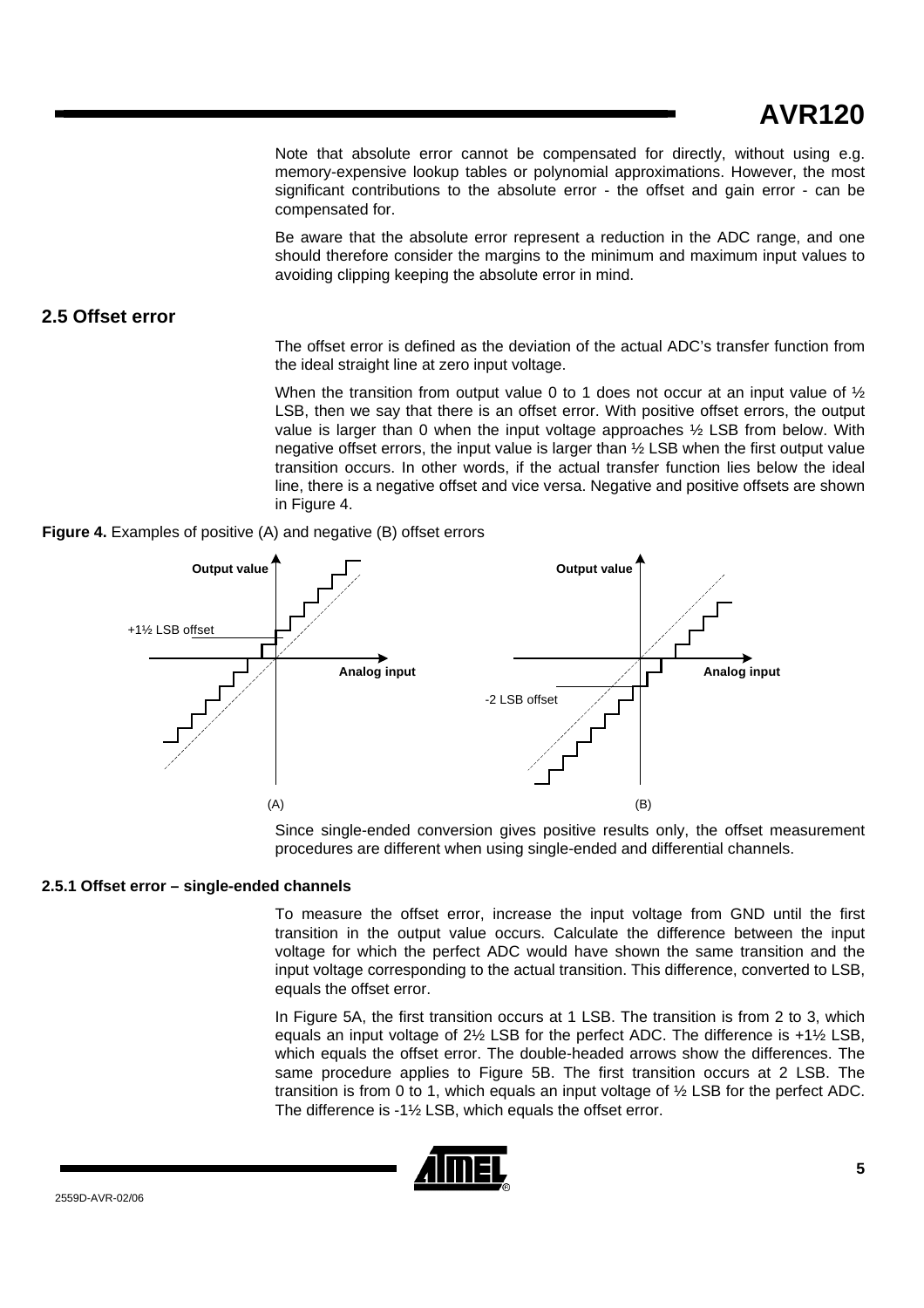

<span id="page-5-0"></span>



The measurement procedure can be formalized as described in [Figure 6.](#page-5-1)

<span id="page-5-1"></span>**Figure 6.** Flowchart for measuring single ended offset errors



To compensate for offset errors when using single ended channels, subtract the offset error from every measured value. Be aware that offset errors limit the available range for the ADC. A large positive offset error causes the output value to saturate at maximum before the input voltage reaches maximum. A large negative offset error gives output value 0 for the smallest input voltages.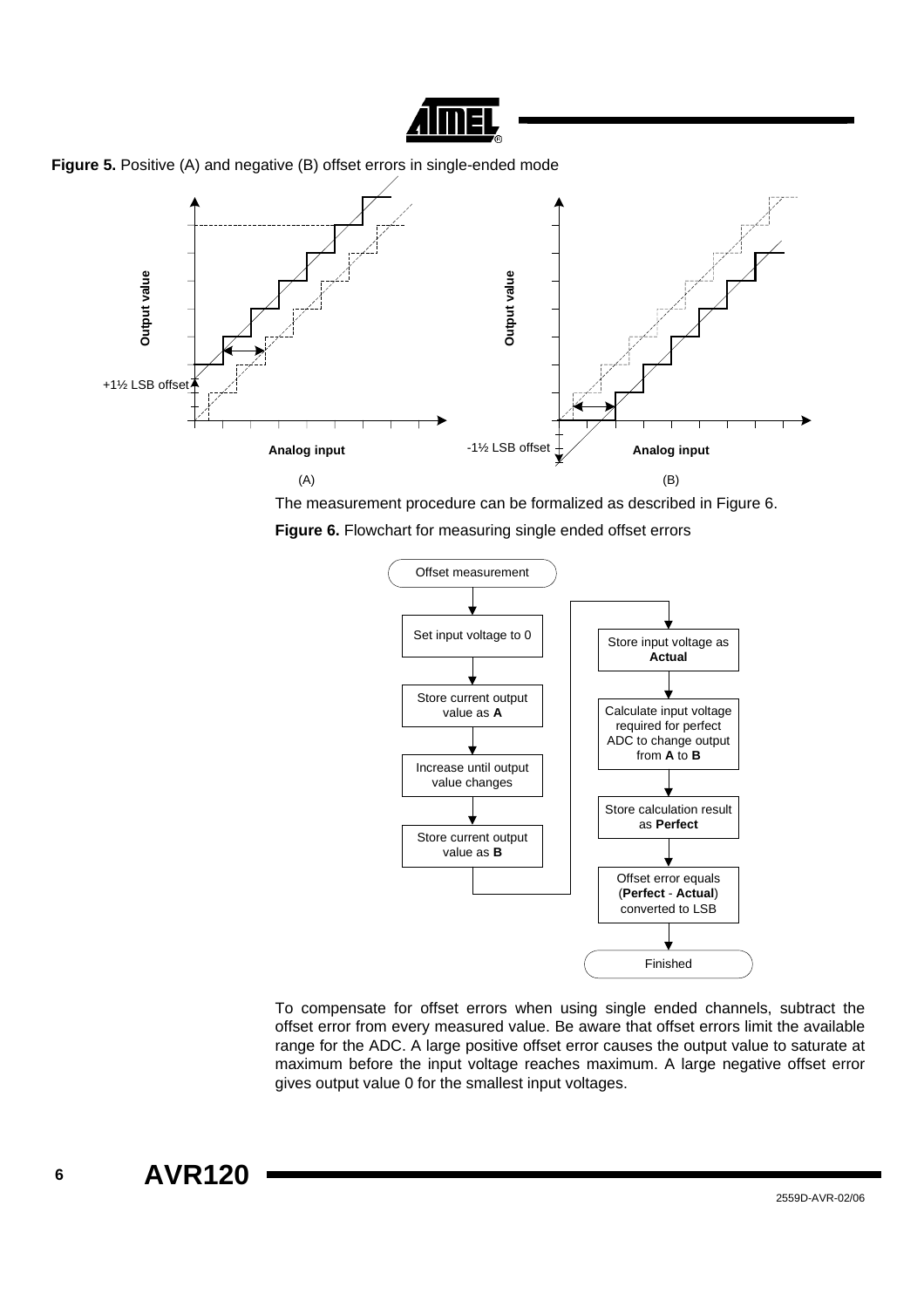#### **2.5.2 Offset error - differential channels**

With differential channels, the offset measurement can be performed much easier since no external input voltage is required. The two differential inputs can be connected to the same voltage internally and the resulting output value is then the offset error. Since this method gives no exact information on where the first transition occurs, it gives an error of ½ to 1 LSB (worst case).

To compensate for offset errors when using differential channels, subtract the offset error from every measured value.

### **2.6 Gain error**

The gain error is defined as the deviation of the last output step's midpoint from the ideal straight line, after compensating for offset error.

After compensating for offset errors, applying an input voltage of 0 always give an output value of 0. However, gain errors cause the actual transfer function slope to deviate from the ideal slope. This gain error can be measured and compensated for by scaling the output values.

Run-time compensation often uses integer arithmetic, since floating point calculation takes too long to perform. Therefore, to get the best possible precision, the slope deviation should be measured as far from 0 as possible. The larger the values, the better precision you get. This is described in detail later in this document.

The example of a 3-bit ADC transfer functions with gain errors is shown in [Figure 7.](#page-6-0) The following description holds for both single-ended and differential modes.

#### <span id="page-6-0"></span>**Figure 7.** Examples of positive (A) and negative (B) gain errors



To measure the gain error, the input value is increased from 0 until the last output step is reached. The scaling factor for gain compensation equals the ideal output value for the midpoint of the last step divided by the actual value of the step.

In [Figure 7A](#page-6-0), the output value saturates before the input voltage reaches its maximum. The vertical arrow shows the midpoint of the last output step. The ideal output value at this input voltage should be 5.5, and the scaling factor equals 5.5

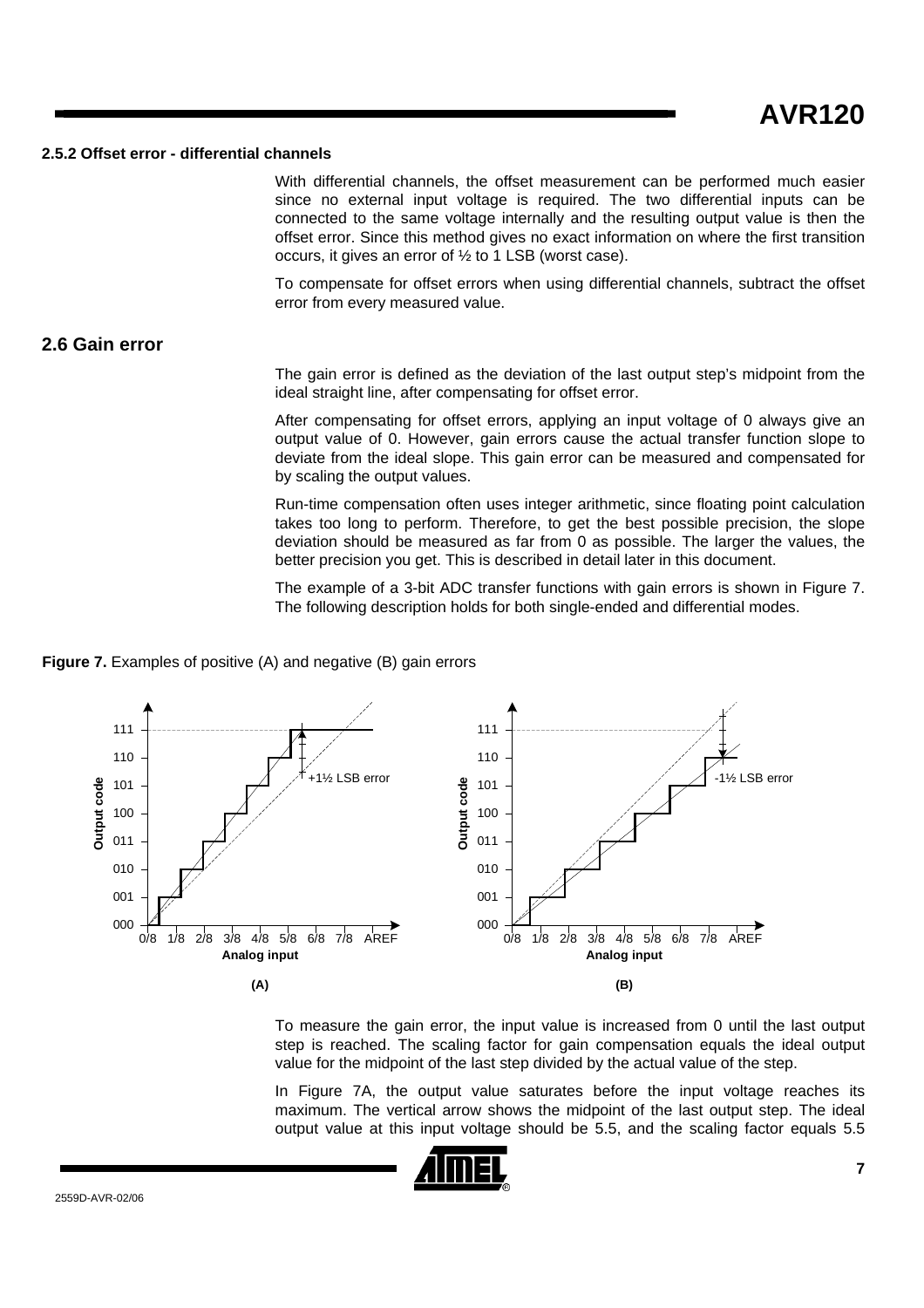

divided by 7. In [Figure 7B](#page-6-0), the output value has only reached 6 when the input voltage is at its maximum. This results in a negative deviation for the actual transfer function. The ideal output value for the midpoint of the last step is 7.5 in this case. The scaling factor now equals 7.5 divided by 6.

The measurement procedure is illustrated in [Figure 8.](#page-7-0)

<span id="page-7-0"></span>**Figure 8.** Flowchart for measuring gain errors



### **2.7 Non-Linearity**

When offset and gain errors are compensated for, the actual transfer function should be equal to the transfer function of perfect ADC. However, non-linearity in the ADC may cause the actual curve to deviate slightly from the perfect curve, even if the two curves are equal around 0 and at the point where the gain error was measured. There are two methods for measuring non-linearity, both described below. [Figure 9](#page-8-0) shows examples of both measures.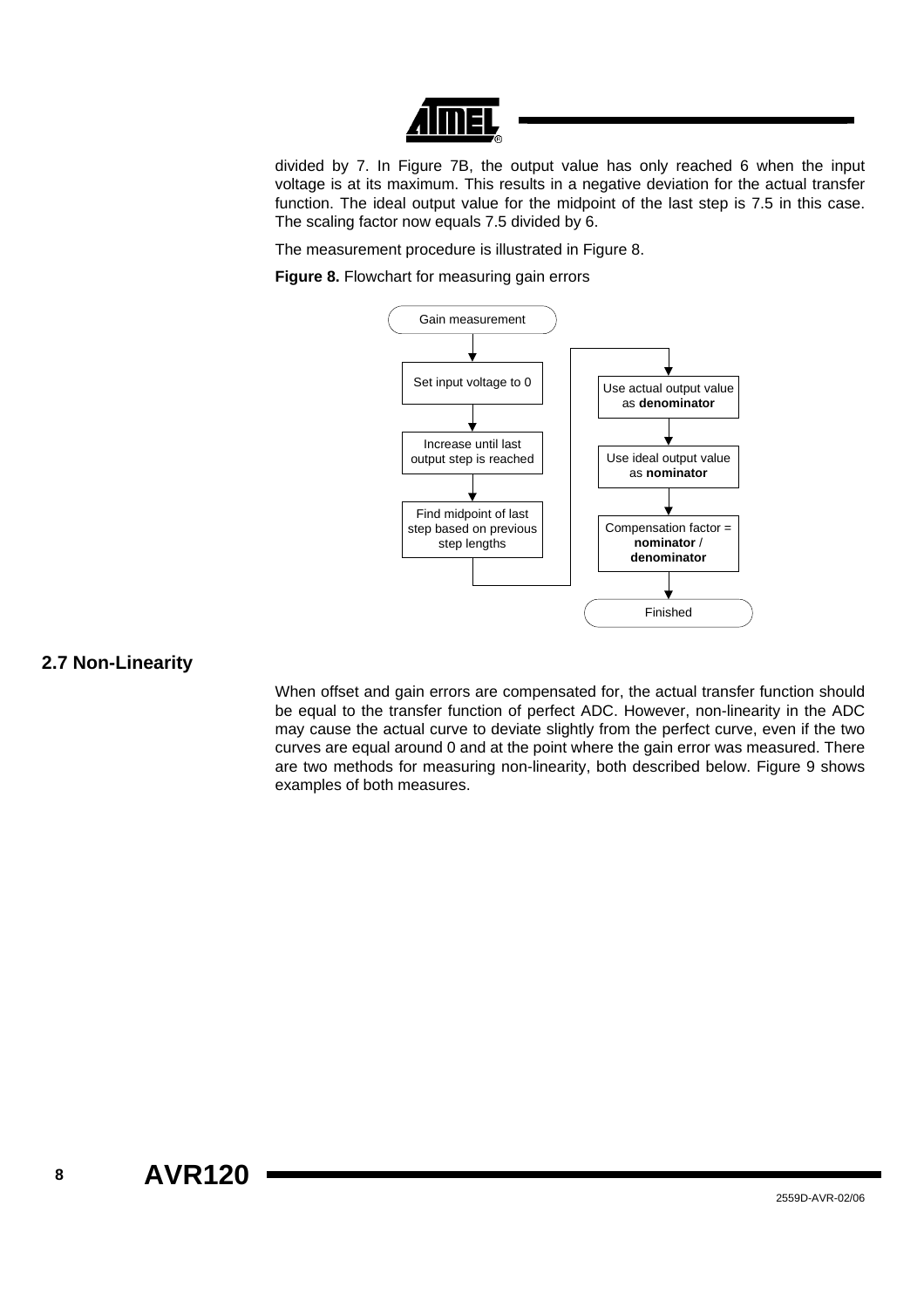**AVR120**

<span id="page-8-0"></span>**Figure 9.** Example of a non-linear ADC conversion curve



#### **2.7.1 Differential non-linearity**

Differential Non-Linearity (DNL) is defined as the maximum and minimum difference between the step width and the perfect width (1 LSB) of any output step.

Non-linearity produces quantization steps with varying widths. All steps should be 1 LSB wide, but some are narrower or wider.

To measure DNL, a ramp input voltage is applied and all output value transitions are recorded. The step lengths are found from the distance between the transitions, and the most positive and negative deviations from 1 LSB are used to report the maximum and minimum DNL.

#### **2.7.2 Integral non-linearity**

Integral Non-Linearity (INL) is defined as the maximum vertical difference between the actual and the perfect curve.

INL can be interpreted as a sum of DNLs. E.g. several consecutive negative DNLs raise the actual curve above the perfect curve as shown in [Figure 9A](#page-8-0). Negative INLs indicate that the actual curve is below the perfect curve.

The maximum and minimum INL are measured using the same ramp input voltage as in DNL measurement. Record the deviation at each conversion step midpoint and report the most positive and negative deviations as maximum and minimum INL.

#### **2.7.3 Measurements and compensation**

It is important that DNL and INL values are measured after offset and gain error compensation. If not, the results will be infected by the offset and gain error and thus not reveal the true DNL and INL.

Non-linearity cannot be compensated for with simple calculations. Polynomial approximations or table lookups can be used for that purpose. However, the typical DNL and INL values are ½ LSB for the 10-bit ADC of the AVR, and are rarely of any concern in real life applications.

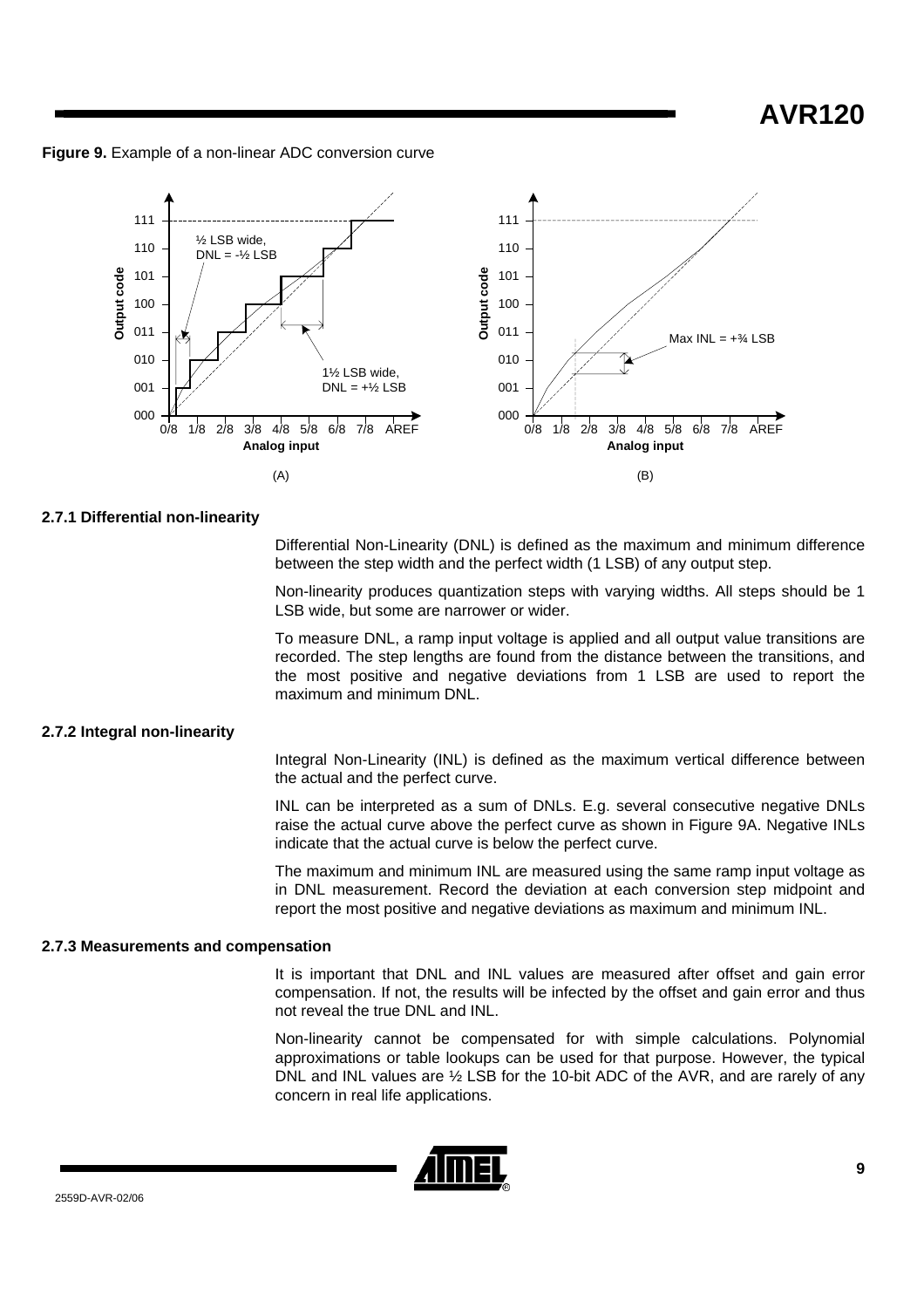

### **2.8 Temperature, frequency and supply voltage dependencies**

When using the internal voltage reference with the ADC, the accuracy of this reference must be considered. The internal voltage reference is proportional to the bandgap voltage, which is characterized in the devices' datasheets. The characteristics show that the bandgap voltage is slightly dependent on supply voltage and operating temperature.

The ADC accuracy also depends on the ADC clock. The recommended maximum ADC clock frequency is limited by the internal DAC in the conversion circuitry. For optimum performance, the ADC clock should not exceed 200 kHz. However, frequencies up to 1 MHz do not reduce the ADC resolution significantly.

Operating the ADC with frequencies greater than 1 MHz is not characterized.

### **2.9 Bandwidth and input impedance**

When using single-ended mode, the ADC bandwidth is limited by the ADC clock speed. Since one conversion takes 13 ADC clock cycles, a maximum ADC clock of 1 MHz means approximately 77k samples per second. This limits the bandwidth in single-ended mode to 38.5 kHz, according to the Nyquist sampling theorem.

When using differential mode, the bandwidth is limited to 4 kHz by the differential amplifier. Input frequency components above 4 kHz should be removed by an external analog filter, to avoid non-linearity's.

The input impedance to  $V_{CC}$  and GND is typically 100 M $\Omega$ . Together with the output impedance of the signal source, this creates a voltage divider. The signal source should therefore have sufficiently low output impedance to get correct conversion results.

**10 AVR120**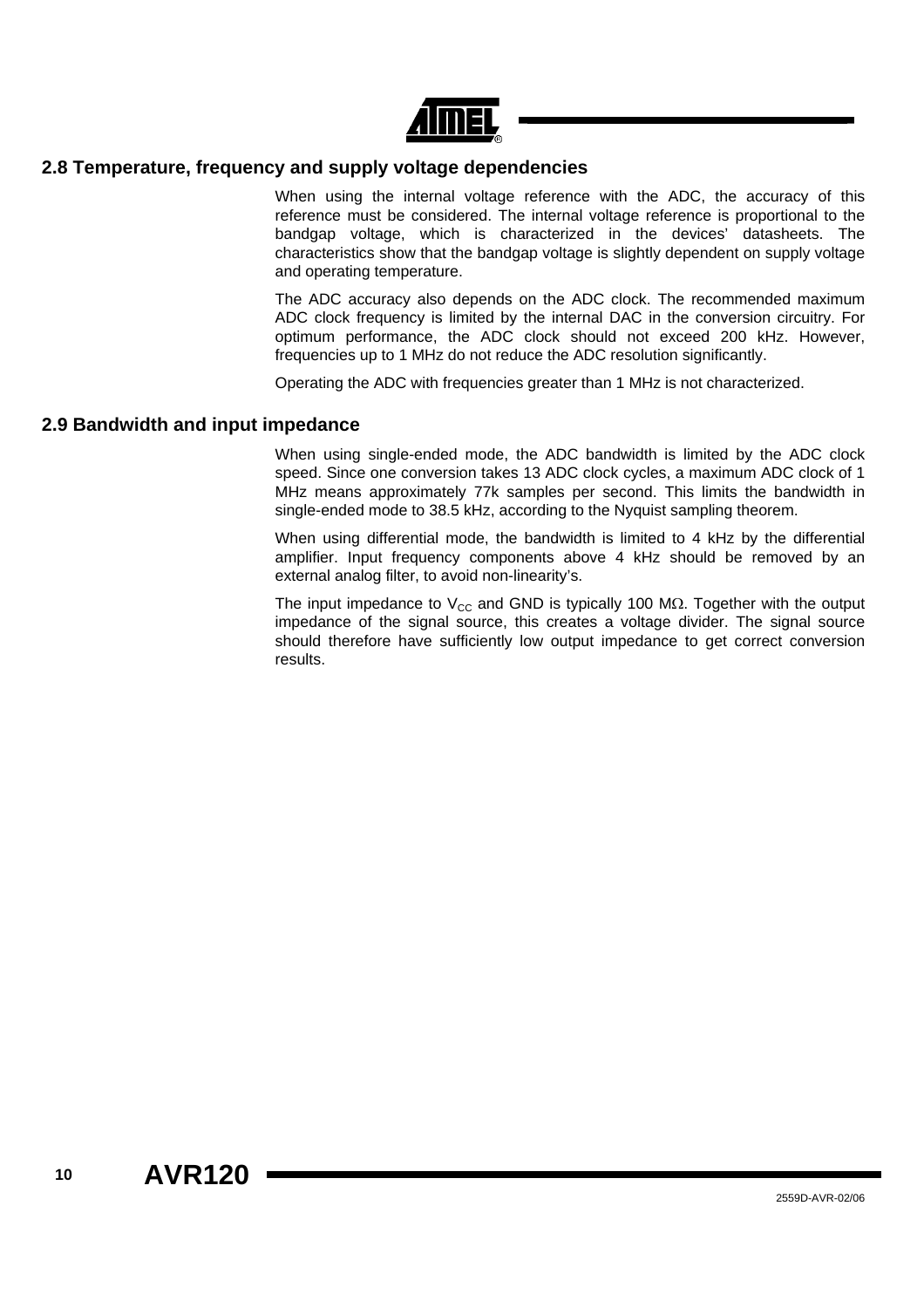## **3 Implementation**

An example setup for calibrating the ADC is shown in [Figure 10.](#page-10-0)

<span id="page-10-0"></span>**Figure 10. Production calibration setup** 

**Calibration** 



During the production test phase, each device's ADC must be characterized using a test setup similar to this. When the test fixture is ready for calibrating the AVR, the tester signals the AVR to start calibrating itself. The AVR uses the test fixture's high accuracy DAC (e.g. 16-bit resolution) to generate input voltages to the calibration algorithm. When calibration is finished, the parameters for offset and gain error compensation are programmed into the EEPROM for later use, and the AVR signals that it is ready for other test phases.

Note that this requires the EESAVE fuse to be programmed, so that the Flash memory can be reprogrammed without erasing the EEPROM. Otherwise, the ADC parameters must be temporally stored by the programmer while erasing the device.

### **3.1 Fixed-point arithmetic for offset and gain error compensation**

Floating-point arithmetic is not an efficient way of scaling the ADC values. However, the scaling factor for gain error compensation will be somewhere close to 1, and needs a certain precision to yield good compensated ADC values. Therefore, fixedpoint numbers represented by integers can be used.

Since the gain compensation factor certainly never exceeds 2, it can be scaled by a factor of  $2^{14}$  to fit exactly in a signed 16-bit word. In other words, the scaling factor can be represented by two bytes as a 1:14 signed fixed-point number.

The equation for both offset and gain error compensation is shown in [Equation 1.](#page-11-0)

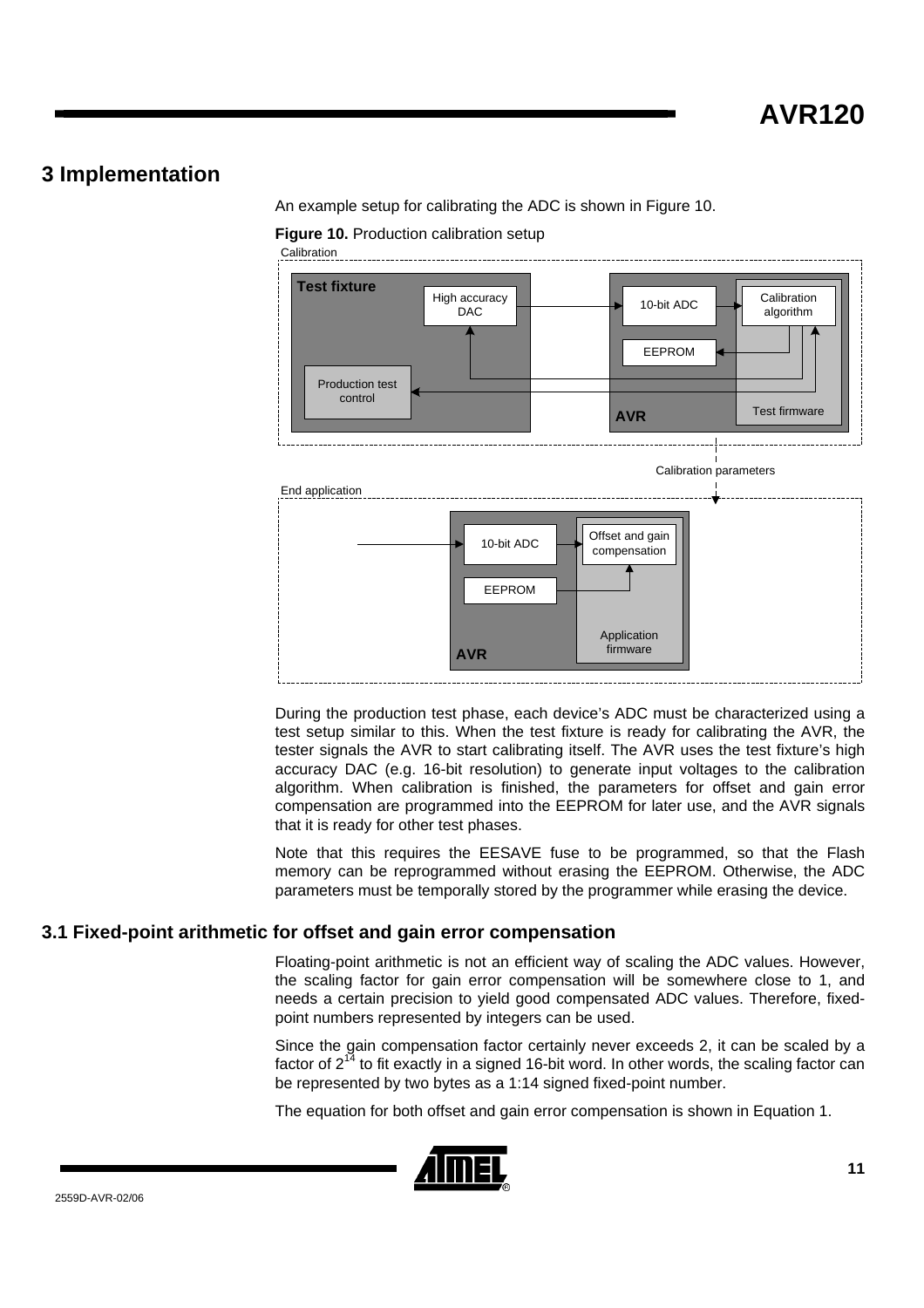

### <span id="page-11-0"></span>**Equation 1.**

*realvalue* = (*adcvalue* − *offset*)⋅ *gainfactor*

When the calculation result is truncated to an ordinary integer later, it is always truncated to the largest integer less than or equal to the result. In order to achieve correct rounding to the nearest integer, 0.5 must be added before truncating.

Adding 0.5, scaling the equation by  $2^{14}$  and moving the offset correction outside the parentheses gives [Equation 2.](#page-11-1)

### <span id="page-11-1"></span>**Equation 2.**

 $2^{14} \cdot$ realvalue =  $2^{14} \cdot$ adcvalue $\cdot$  gainfactor +  $2^{14} \cdot 0.5 - 2^{14} \cdot$ offset $\cdot$  gainfactor

Since the gain factor and offset correction value are constants, further optimization can be achieved. In addition, if the result is scaled by  $2^2$ , giving a total scale of  $2^{16}$ , the upper two bytes of the result equals the truncated integer without the need for a 16-step right-shift.

We introduce some constants and summarise it all in [Equation 3.](#page-11-2)

#### <span id="page-11-2"></span>**Equation 3.**

 $factor = 2^{14} \cdot gainfactor$ ,  $correction = 2^{14} \cdot (0.5 - offset \cdot gainfactor)$ ,  $2^{16} \cdot$ realvalue =  $2^2 \cdot$  (adcvalue  $\cdot$  *factor* + *correction*)

Using this method, the calibration software calculates the constants *factor* and correction and stores them in EEPROM memory. At execution time the compensation firmware only needs one integer multiplication, one addition and two left shift operations to correct the ADC values. Using the IAR C compiler with highest optimization for speed, this takes 42 CPU cycles.

### **3.1.1 Calibration**

The test fixture design is outside the scope of this application note. However, a flowchart of a calibration firmware in the AVR is given. It uses the external DAC through the test fixture and runs its own calibration algorithm.

There is no need for using several ADC channels, only switching between single ended and differential conversion. The ADC parameters are the same regardless of which channel is used. The multiplexer does not introduce any errors.

The firmware could be implemented as shown in [Figure 11.](#page-12-0)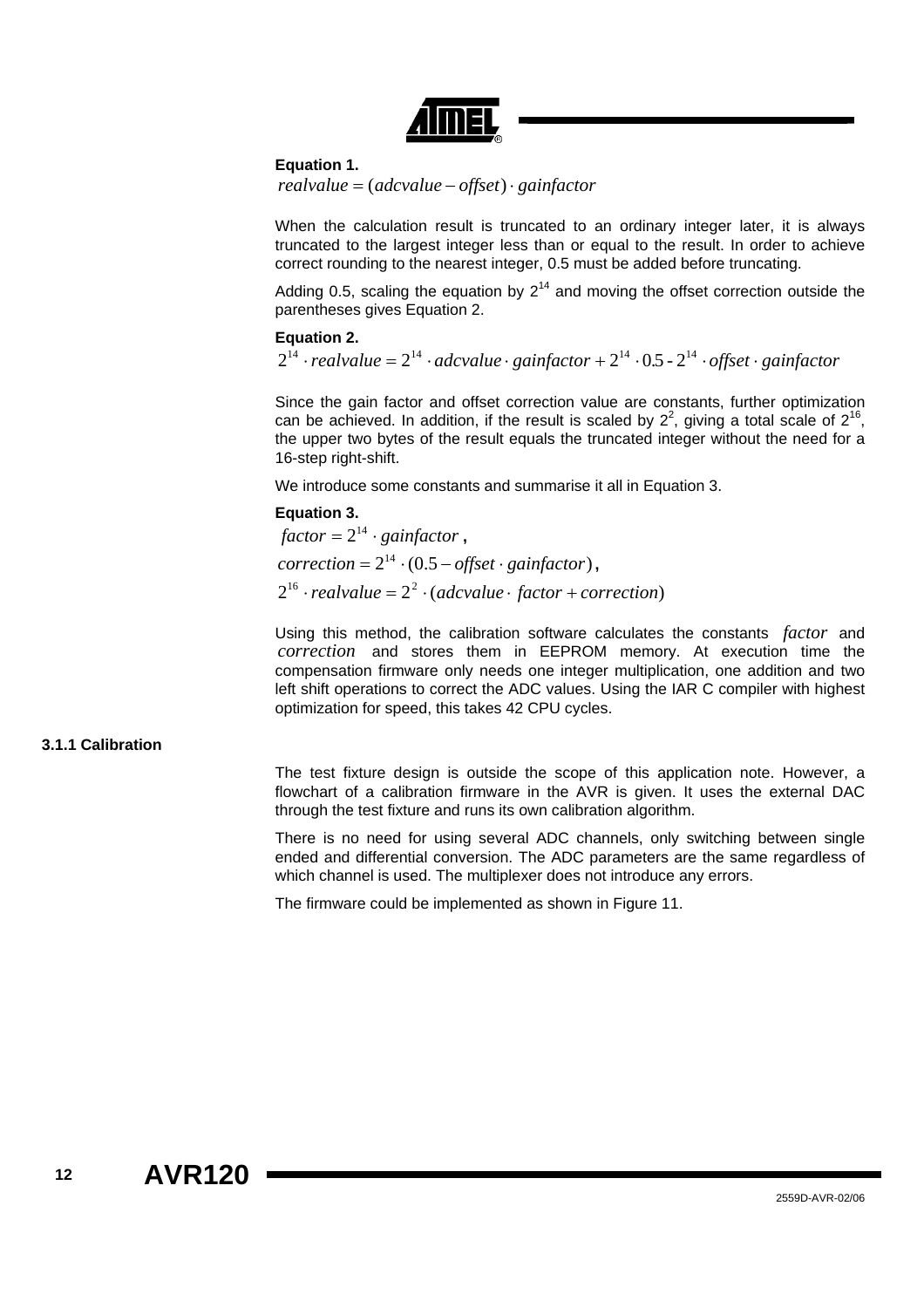# **AVR120**

### <span id="page-12-0"></span>**Figure 11.** Flowchart for calibration firmware



This piece of firmware is programmed into the AVR prior to calibration, and is replaced by the actual application firmware afterwards. Once again, the EESAVE fuse must be programmed to preserve the calibration parameters in EEPROM during Flash reprogramming.

### **3.1.2 Compensation**

<span id="page-12-1"></span>The run-time compensation code can be implemented as a small function. Every ADC measurement is run through this function, which uses the constants *factor* and . *correction*

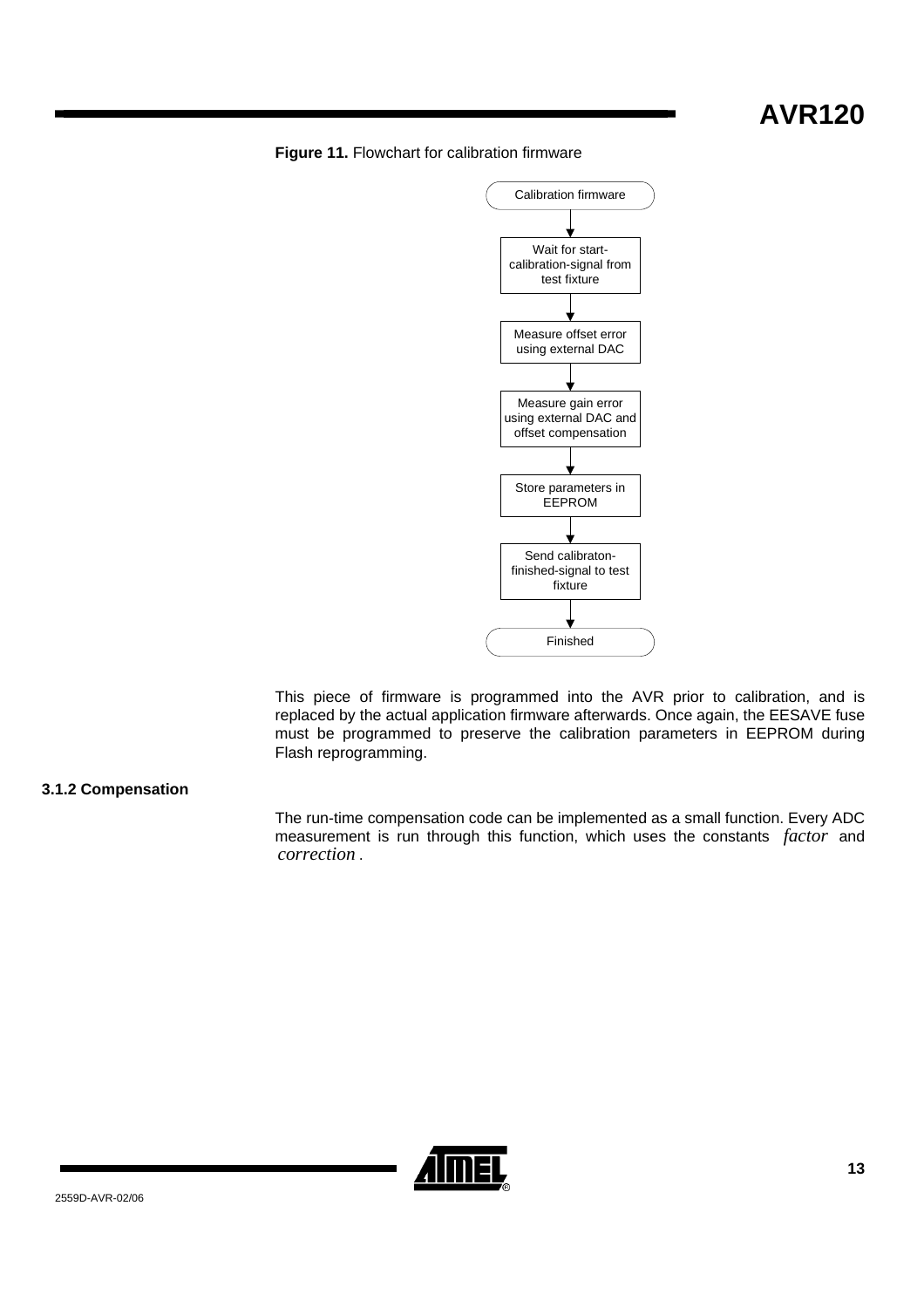

**Figure 12.** Flowchart for offset and gain compensation



This calculation in [Figure 12](#page-12-1) can be implemented using the following C function, or alternatively as a macro:

```
signed int adc_compensate( signed int adcvalue, 
                              signed int factor, 
                              signed long correction ) 
{ 
     return (((((signed long)adcvalue*factor)+correction)<<2)>>16); 
}
```
The parameter constants stored in EEPROM could be copied to SRAM variables during startup for quicker access later.

## **4 Literature references**

- Robert Gordon A Calculated Look at Fixed-Point Arithmetic http://www.embedded.com/98/9804fe2.htm
- Application Note AVR210 Using the AVR Hardware Multiplier http://www.atmel.com/dyn/resources/prod\_documents/DOC1631.PDF